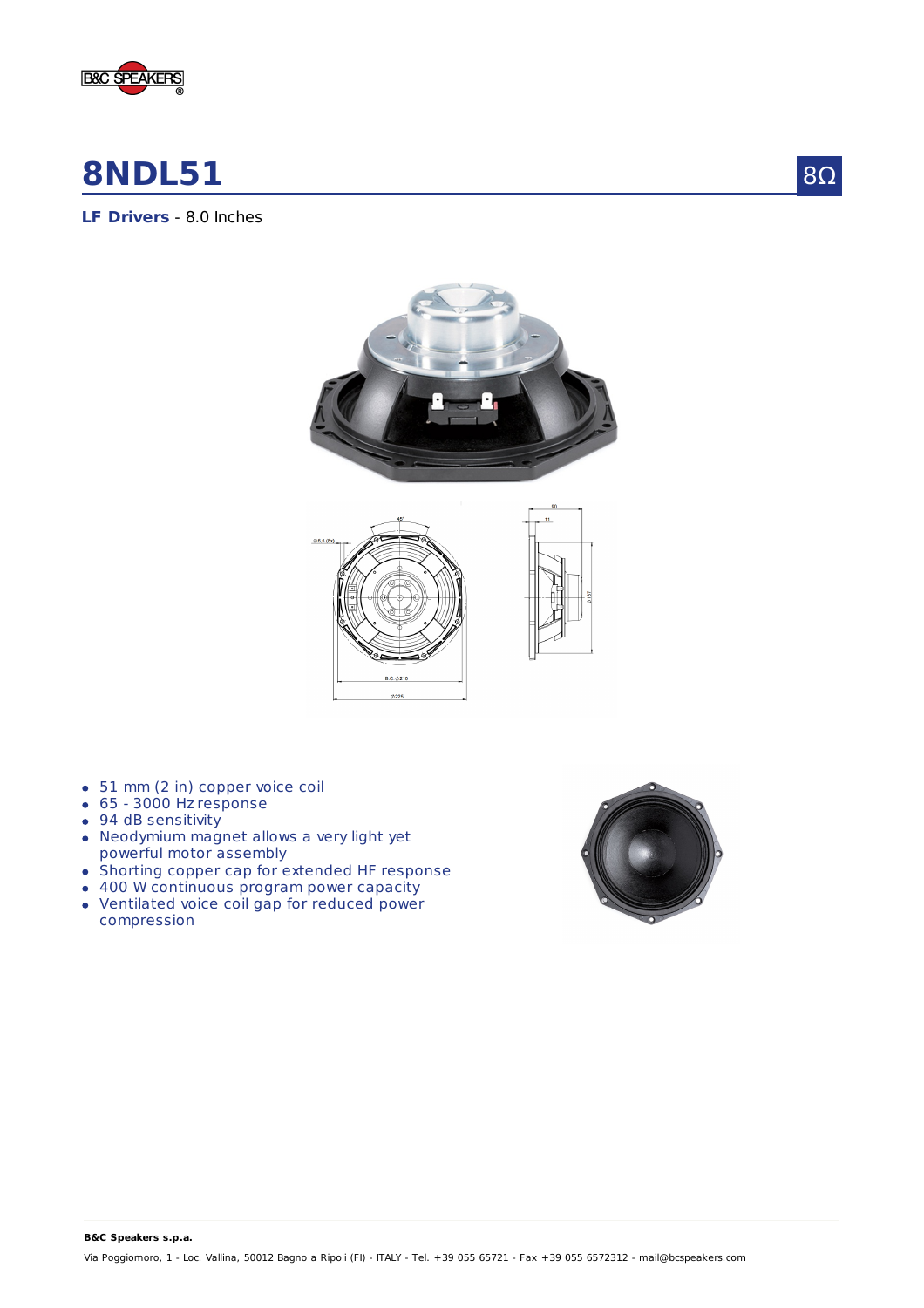



### **SPECIFICATIONS**

**B&C Speakers s.p.a.**

| <b>Nominal Diameter</b>                | 200 mm (8.0 in)    |
|----------------------------------------|--------------------|
| Nominal Impedance                      | 8 Q                |
| Minimum Impedance                      | 660                |
| Nominal Power Handling <sup>1</sup>    | 200 W              |
| Continuous Power Handling <sup>2</sup> | 400 W              |
| Sensitivity <sup>3</sup>               | 94 0 dB            |
| <b>Frequency Range</b>                 | 65 - 3000 Hz       |
| <b>Voice Coil Diameter</b>             | 51 mm (2.0 in)     |
| <b>Winding Material</b>                | Copper             |
| <b>Former Material</b>                 | <b>Glass Fibre</b> |
| <b>Winding Depth</b>                   | 17.0 mm (0.65 in)  |
| <b>Magnetic Gap Depth</b>              | 8.0 mm (0.31 in)   |
| <b>Flux Density</b>                    | $1.05$ T           |

#### **DESIGN**

| Double Roll                                                         |
|---------------------------------------------------------------------|
| Exponential                                                         |
| Neodymium Inside Slug                                               |
| Single                                                              |
| <b>Straight Pole</b>                                                |
| <b>Woofer Cone Treatment</b><br><b>TWP Waterproof Both Sides</b>    |
| 14.0 $\text{dm}^3$ (0.49 ft <sup>3</sup> )<br>Recommended Enclosure |
| 65 Hz                                                               |
|                                                                     |

#### **PARAMETERS 4**

| <b>Resonance Frequency</b> | 66 Hz                                         |
|----------------------------|-----------------------------------------------|
| Re                         | 5.3 $\Omega$                                  |
| Qes                        | 0.41                                          |
| Qms                        | 3.6                                           |
| Qts                        | 0.37                                          |
| Vas                        | 14.0 $dm^3$ (0.5 ft <sup>3</sup> )            |
| Sd                         | 220.0 cm <sup>2</sup> (34.1 in <sup>2</sup> ) |
| ηo                         | 1.0%                                          |
| <b>Xmax</b>                | $± 7.0$ mm                                    |
| Xvar                       | $± 7.0$ mm                                    |
| <b>Mms</b>                 | 28.0 g                                        |
| BI                         | 12.4 Txm                                      |
| Le                         | $0.5$ mH                                      |
| <b>EBP</b>                 | 160 Hz                                        |